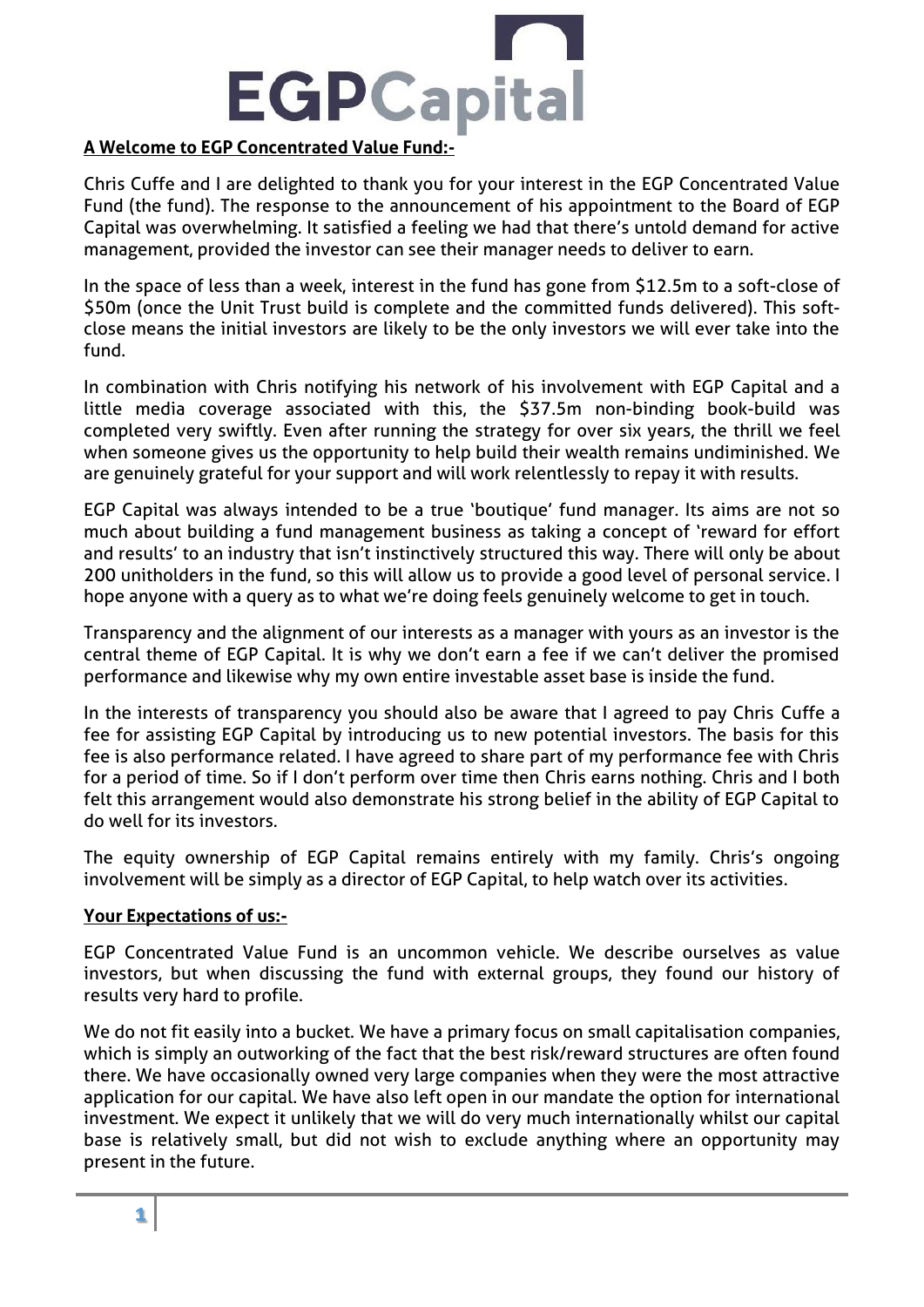

At EGP Capital, our idea of true horror would be "Here's an extraordinary investment opportunity with risk/reward characteristics better than anything else available at present, but unfortunately it's excluded from your mandate"…

On the day the new capital arrives in the trust, we expect to have alongside our existing equities portfolio an approximately 80% cash holding. For those I've spoken to, I have warned that if FY2018 is an especially strong one for our benchmark, we will almost certainly underperform for the first time. Conversely of course, if the benchmark performs very poorly, we should have had an easy victory in FY2018. We hope those joining us are thinking longterm and take the next 12 months in their stride, whatever it brings.

Once the book-build intake is done we intend to halt further additional applications from our investors for at least the remainder of calendar 2017 to give us an opportunity to systematically deploy the funds without the pressure of further cash inflows. We expect it will take most of FY2018 to deploy all of the funds, unless some opportunities unexpectedly present.

Once we get into 2018, or get our cash levels below perhaps 25 or 30%, we will consider reopening the fund to existing investors. We are likely to have some restrictions around the monthly inflows to avoid any large holders dominating. We think a \$200k maximum monthly subscription alongside the \$20k minimum addition makes sense and will ensure all holders get a reasonable opportunity to increase their holding. This will also ensure the \$100m hardclose doesn't come about too rapidly.

At EGP Capital we spend almost no time thinking about the direction the market is headed. Our sole focus is on locating ideas that we think make strong financial sense over the medium to longer term and are unlikely to be significantly harmed by any reasonably foreseeable event. Our Beta, to use industry parlance, is exceptionally low as the investments we make are usually largely uncorrelated with the behaviour of the overall market.

The upshot of this idiosyncratic and uncorrelated portfolio construction has been more than 6 consecutive years of outperformance. But I always warn existing and potential investors that it is my expectation that in something like one in four years the fund will underperform its benchmark and that such an event is much likelier in a year of very strong benchmark performance.

Furthermore, the fund will periodically have negative years. I have been reminding our existing investor group regularly for more than 6 years that a year when our benchmark declines by say 35% and the fund declines by 20% **(by the way, prior to the establishment of the fund, calendar 2008 produced results in your fund managers' personal portfolio not unlike this – it set us up for a memorable 2009!)** would be viewed as a substantially superior outcome to one in which both advance by 15%. The expectation is that over a reasonable period outperformance of the benchmark will lead to very satisfactory results and this has borne out so far.

## **Introducing Fundhost:-**

The Responsible Entity, Trustee, Registry Services, Compliance and Custody arrangements of EGP Concentrated Value Fund will be provided by Fundhost Limited and their associated service providers. A boutique business like our own, Fundhost is nonetheless used by some well-known fund managers. We expect they'll do an excellent job.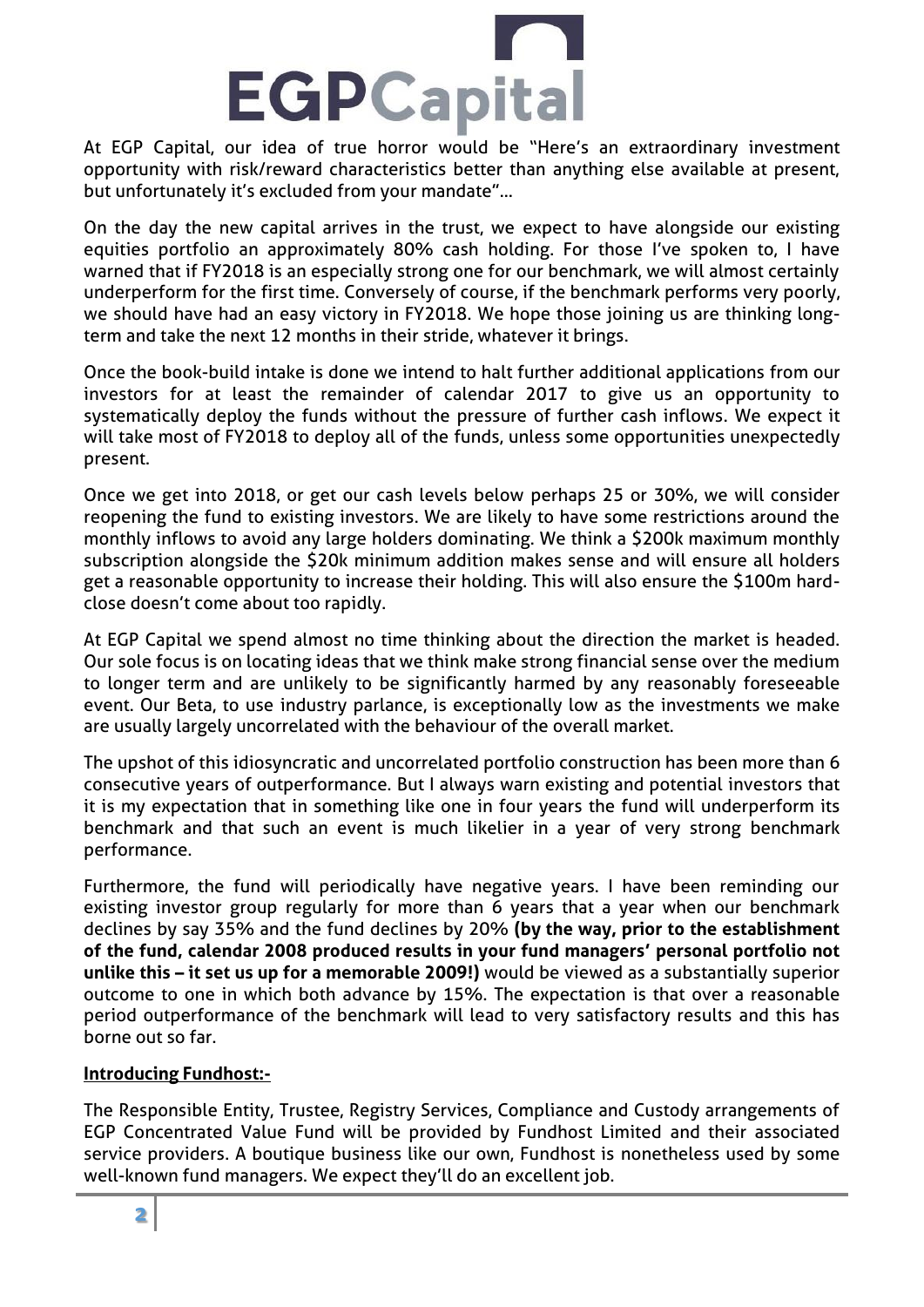

The move from our Pty Ltd Company into a Unit Trust is a complicated and highly unusual process and despite some difficulties finding the right path forward, Fundhost have been helpful and supportive in finding the best approach.

Chief among the difficulties we faced, given the original vehicle (EGP Fund No. 1 Pty Ltd) had accumulated around 60 or so 'retail' investors along the way, was how to get them into the new fund. We originally thought we could move them into a Wholesale unit trust vehicle, but this proved too difficult.

The solution has been that EGP Concentrated Value Fund will be a Retail Trust, although it makes little practical difference because we expect to be closed to new investors from the time the fund launches. Fundhost have been most agreeable in the way that the cost of running the Trust has been structured, with much keener prices than a regular Retail Trust, given many of the usual challenges of operating a Retail Trust will be absent from ours.

Fundhost are in the process of developing the Product Disclosure Statement (PDS), which we are hopeful should be done towards the end of this month. As soon as it's finalised and available, we will furnish every new and existing investor with a copy and encourage a thorough perusal.

## **Other Salient Points:-**

- The timing of the money you've committed remains indeterminate. We are targeting the completion of the PDS in late June, the rolling of existing investors into the Trust in mid-July and striking the Unit price for the book-build intake on 31 July 2017. If that all works to plan, you'll likely be asked to send the funds in the last week of July. Otherwise, we will keep you posted as to the timing.
- We charge zero management fees, but there are fees associated with the running of the Unit Trust. We anticipate these costs will be around 25 basis points (bp's) excluding brokerage whilst we're around \$50m in size. Of course, when factoring brokerage costs deploying the large amount of new capital, costs will be higher in the first year than we would expect in subsequent years once the portfolio is more stable. After FY2018, costs will be capped at 30bp's annually. The expectation is that as many of these costs are fixed and so by the time the fund grows to say \$250m, the charge is likely to be less than 20bp's. Charges in this are primarily comprised of Fundhosts fees for providing the services set out above. Other out of pocket cost includes an annual distribution review/audit, a semi-annual fund financial audit, an ASIC annual review, a compliance plan audit and an annual manager review. There will also be some transactional, brokerage and custodial costs. As always, any costs incurred by your fund manager by, for example, travelling to meet with companies, will be borne by the manager.
- EGP Capital has traditionally had no buy/sell spread. We will now introduce a modest 0.15% buy spread in order to ensure new funds cover their own transactional costs (primarily brokerage), there will likewise be a 0.15% sell spread introduced. Funds withdrawn within the first year after subscription will also be subject to an additional 0.15% exit fee to encourage longer-term investing. EGP Capital will not receive this fee; it will go towards the fund's operating costs, reducing costs for remaining investors. We hope we never levy it.